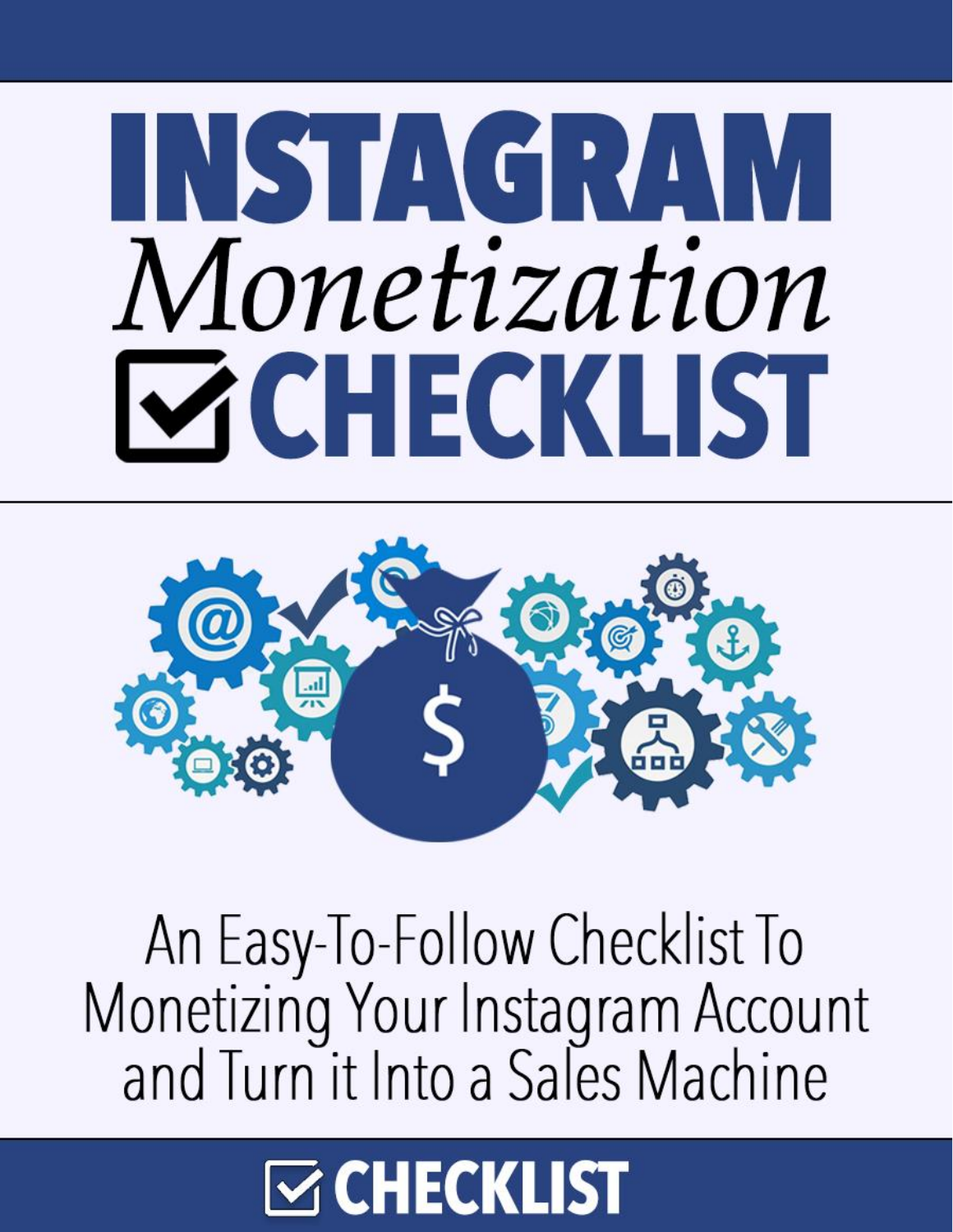

### "Instagram Monetization Checklist"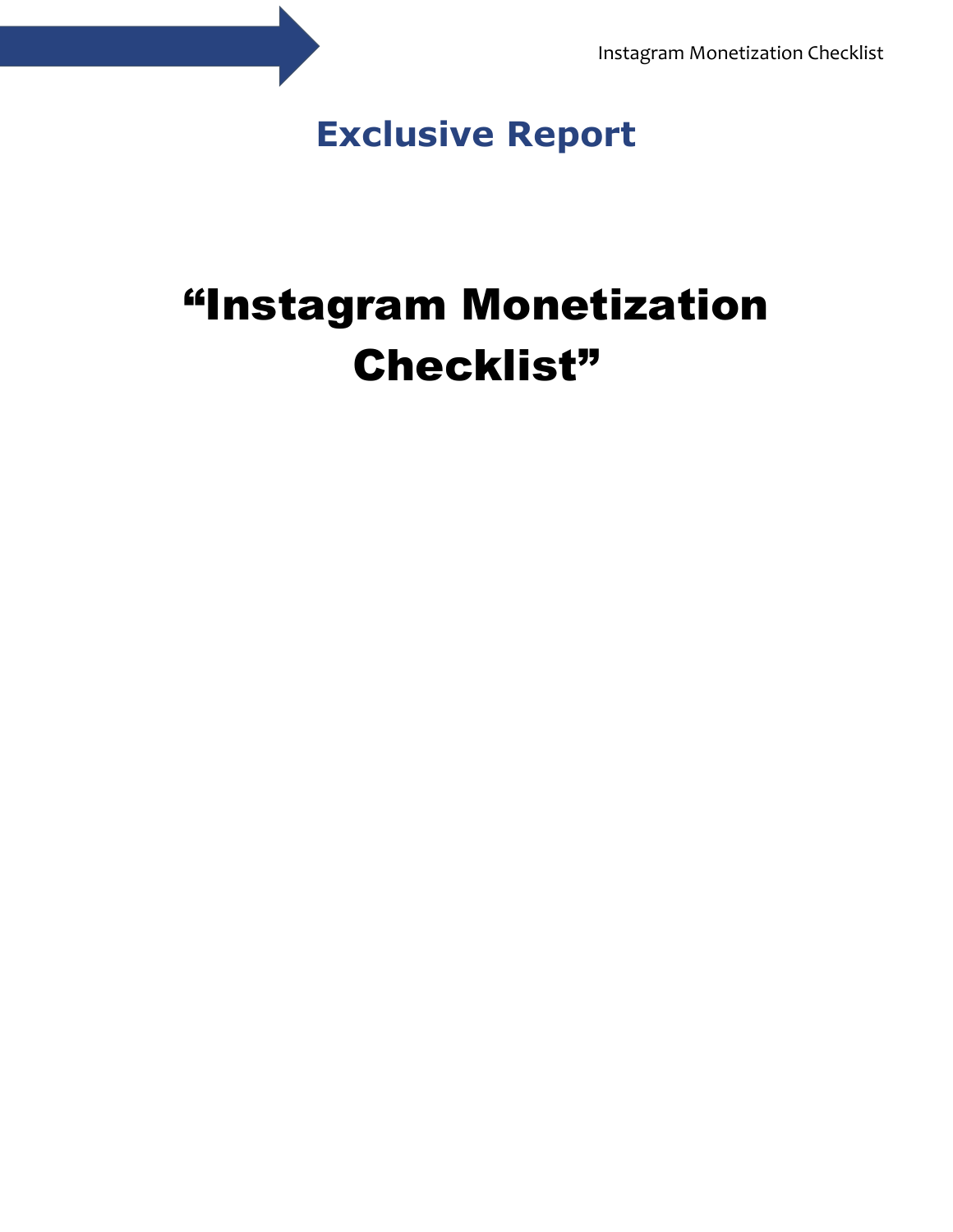#### **Disclaimer**

This e-book has been written for information purposes only. Every effort has been made to make this ebook as complete and accurate as possible. However, there may be mistakes in typography or content. Also, this e-book provides information only up to the publishing date. Therefore, this ebook should be used as a guide - not as the ultimate source.

The purpose of this ebook is to educate. The author and the publisher do not warrant that the information contained in this e-book is fully complete and shall not be responsible for any errors or omissions. The author and publisher shall have neither liability nor responsibility to any person or entity with respect to any loss or damage caused or alleged to be caused directly or indirectly by this ebook.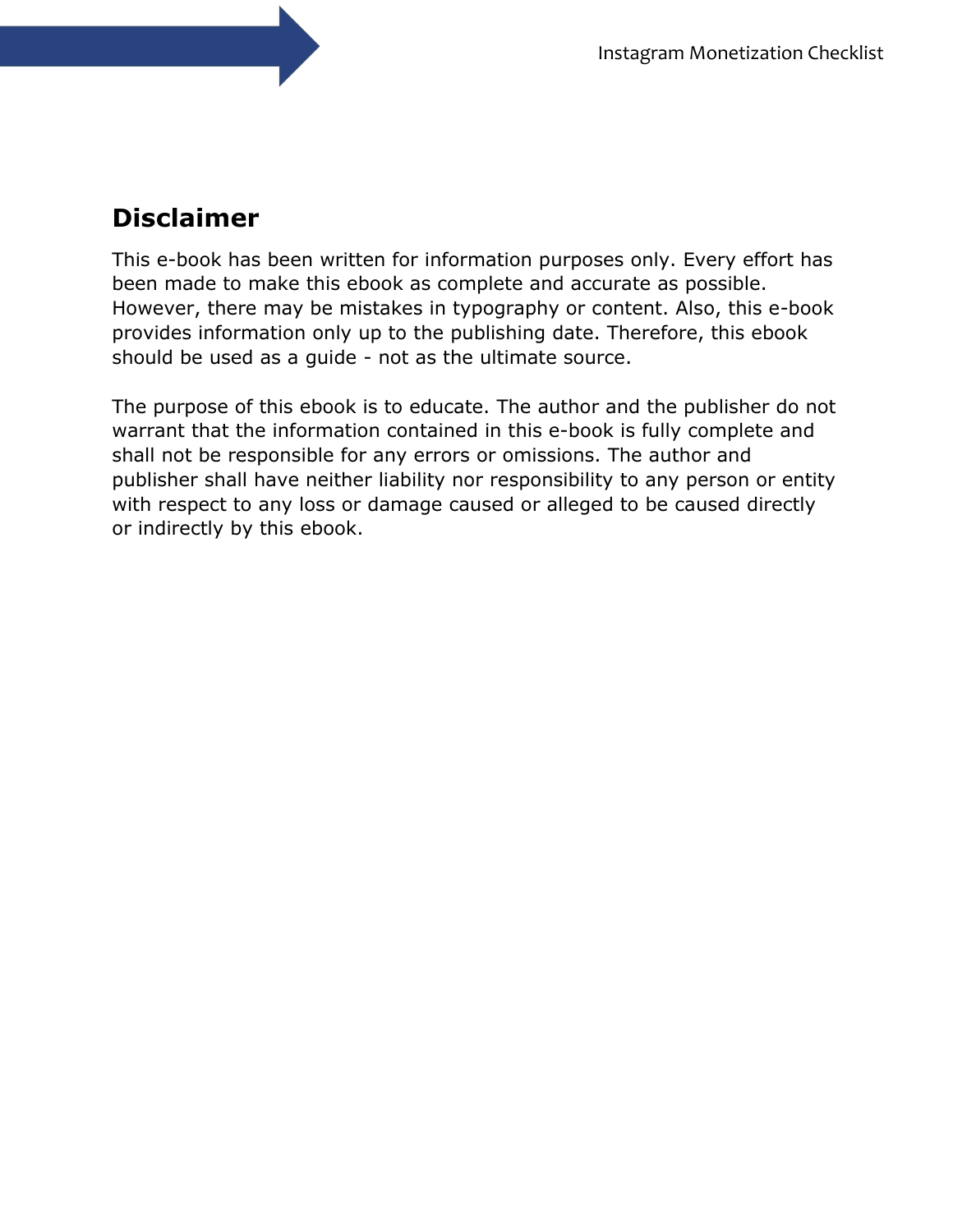#### **Instagram Monetization Checklist**

Each and every single month, more than 1 billion people log into Instagram, interact with content, and post content to the platform.

Far and away one of the most frequently visited and often utilized social media platforms, even more so than Facebook, Instagram has become the "go to" platform for serious business owners, advertisers, and marketers that are looking to build their business online.

And even though Instagram is 100% free to get started with – and you can have a brand-new Instagram account up and running in less than five minutes.

The truth of the matter is the overwhelming majority of business owners, advertisers, and marketers out there aren't using Instagram the right way to build their business or create the kind of financial future they have always dreamed of.

*Honestly, the majority of the Instagram market is little more than "traditional marketing" applied to the digital world – and that just isn't going to cut the mustard any longer.*

No, if you are going to knock your Instagram marketing right out of the park and really turn it into a powerful channel for marketing you have to know exactly what you're doing.

On top of that, because you're going up against already stiff and established competition, you also have to take advantage of as many shortcuts checklists as possible to get you to the top as fast as you can.

Here are some critical tips and tricks in this quick checklist that will help you do exactly that.

Let's dive right in!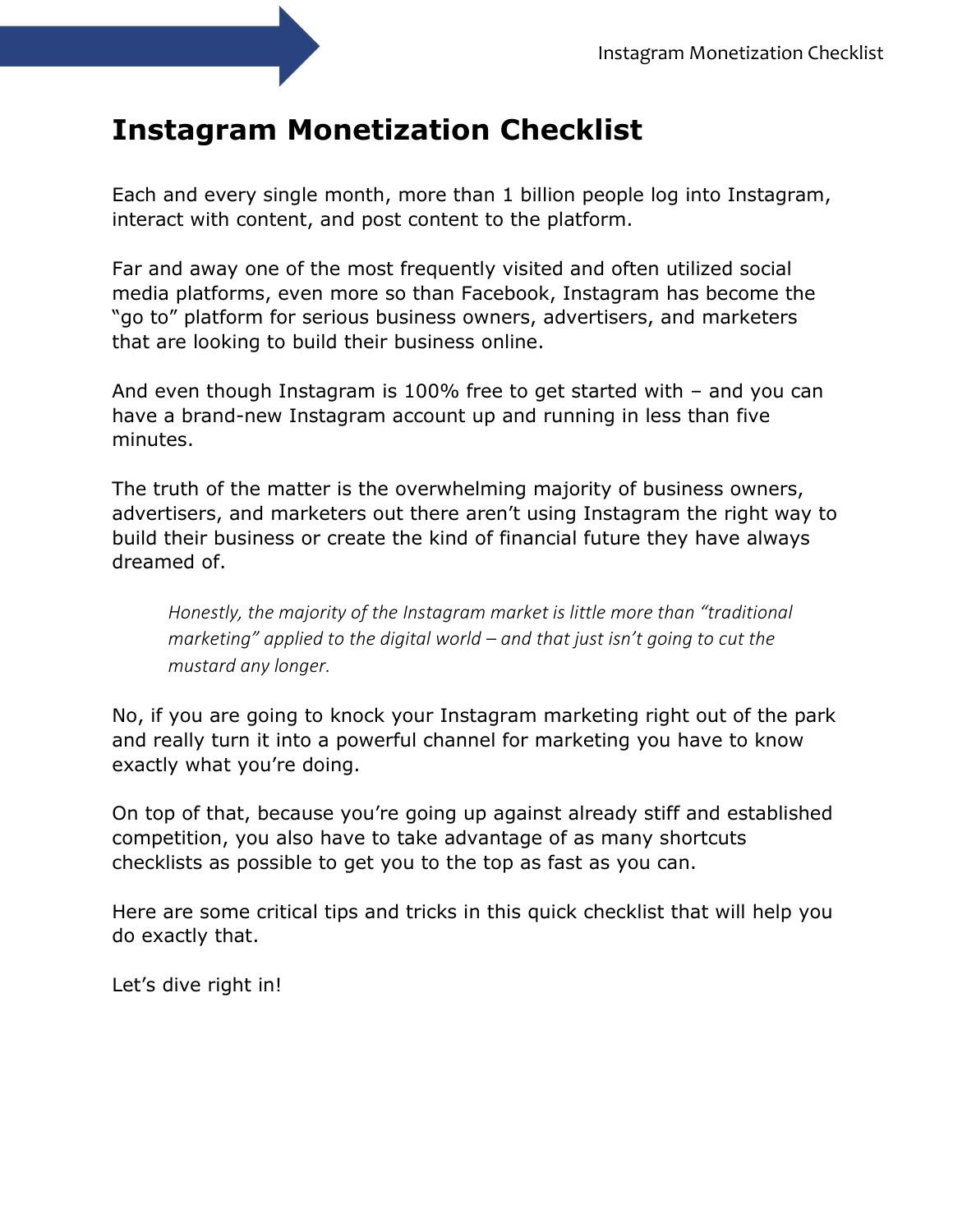#### **Start at the start – Get your Instagram strategy down first**

Most folks run their marketing right off the rails at the start, never even realizing that their entire Instagram marketing and was built on a foundation of sand and not concrete.

Most people just kind of throw different marketing approaches at the wall of Instagram and hope that something sticks, rather than taking a real systematic and focused approach to creating marketing that actually has an opportunity of working.

But not you.

No, since you are reading this quick checklist and following along with all of the tips and tricks we were able to share, you are going to have an almost unfair advantage over the competition to create truly effective marketing that actually works.

You're going to be able to start at the start (where you need to create that solid foundation) and build from there.

#### **Identify your perfect prospect**

The very first thing you have to do (even before you create a new Instagram account) is come up with a crystal clear image of who your perfect prospect is.

You have to know what they are most interested in getting out of you, what they are most interested in seeing and interacting with on Instagram, and the "hot buttons" that compel them to go from engaged Instagram follower to paying customer as quickly as humanly possible.

*Once you have this crystal clear image of who this perfect customer is you're going to want to craft each and every single piece of Instagram content you create (as well as every other piece of marketing you manufacture) for them and them alone.*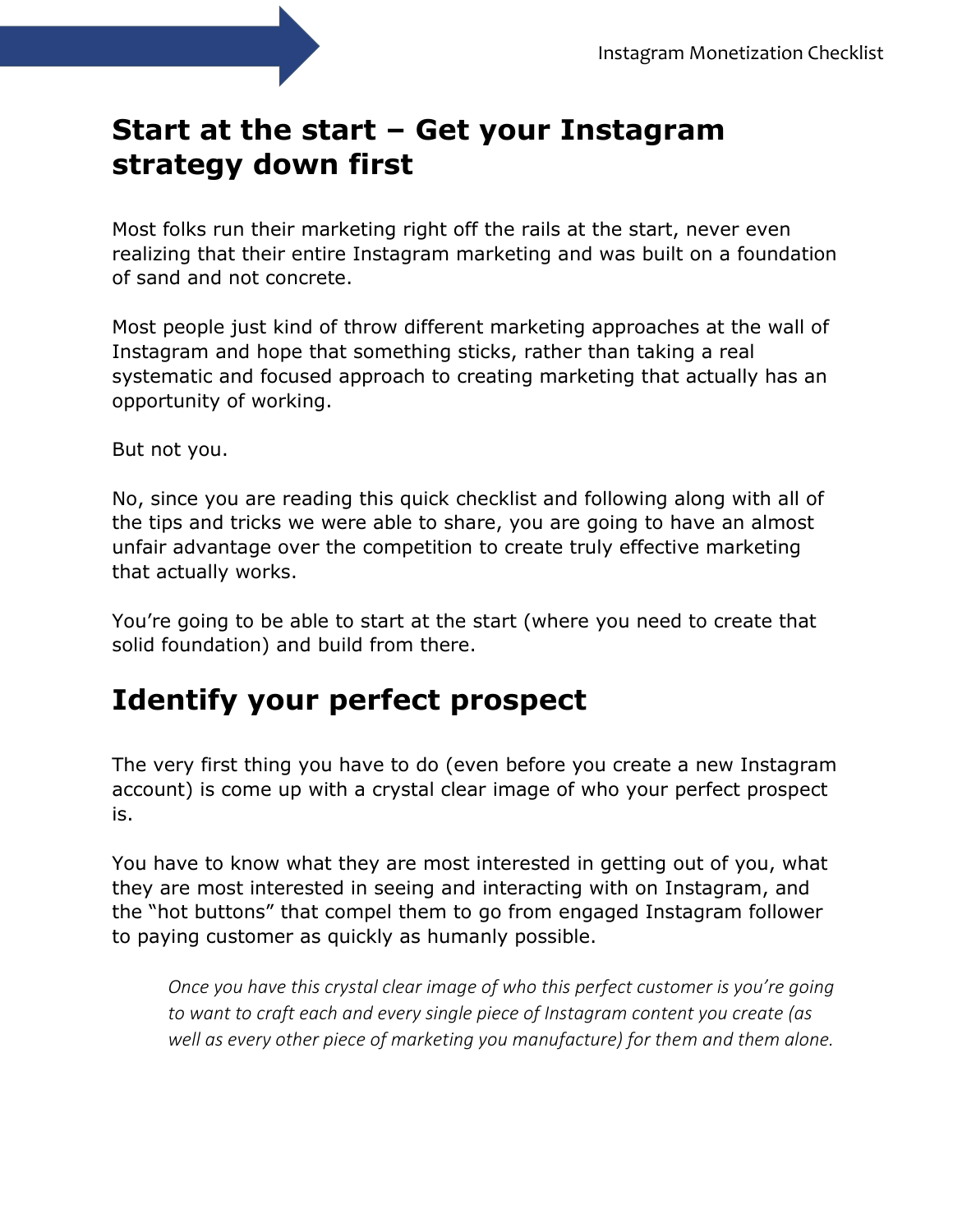A lot of people make the mistake of trying to be everything to everyone with their Instagram marketing, missing the mark completely and getting zero followers instead of laser targeting in on their specific niche while ignoring the overwhelming majority of people that wouldn't have become customers anyway.

#### **Steal great ideas from your competitors**

After really firmly establishing that image of your perfect prospect it's time to go and look at the top 15 or 20 Instagram accounts in your industry, really trying to come up with an idea of what they are doing so effectively in your market to already.

*There is absolutely no reason whatsoever to try and reinvent the wheel when it comes to online marketing, especially when your competitors (your successful competitors, anyway) will not have only blazed that trail for you to follow but will have left very easy to understand and copy clues for you as well.*

Some people get a little bit squeamish about "stealing" content ideas from competitors, but you are going to want to get past that as soon as humanly possible.

We aren't in any way suggesting that you actually rip off physical pieces of content and pass them off as your own, but if you are in an outdoor equipment niche in your best competitors are posting in sunup and sundown images of camp life you had better believe you are doing a lot of the exact same thing or you are going to be missing your mark with your ideal prospects and losing ground to these competitors for no reason whatsoever.

This will help you speed up your content marketing on Instagram significantly, but it will also help you slip right into the top tier of Instagram accounts in your industry when you're publishing the same content as the "big dogs" are.

#### **Create a content marketing calendar**

The content marketing calendar is the number one differentiator between amateur hour marketers on Instagram and serious and savvy social media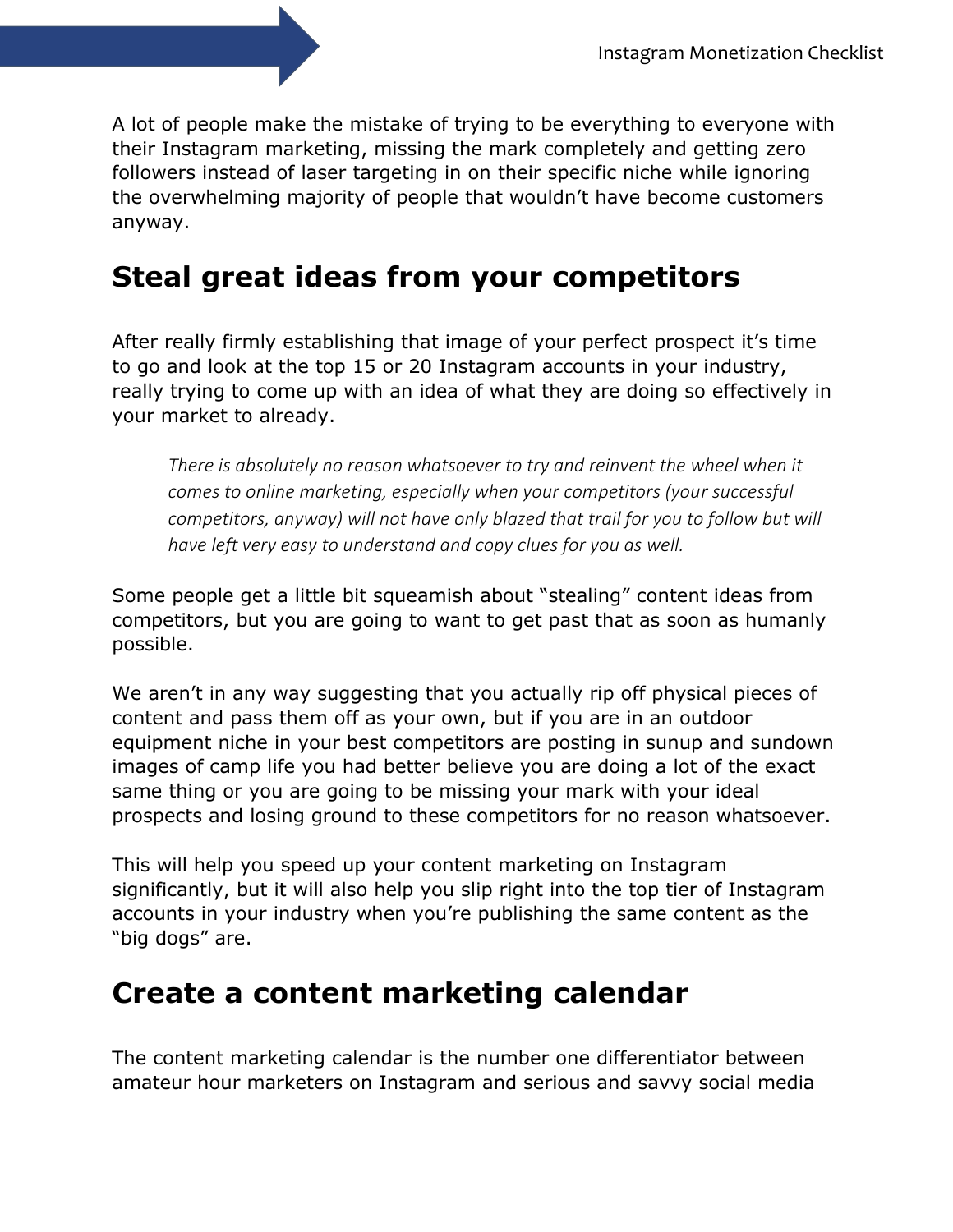marketers, and you're definitely going to want to find yourself in the latter group.

Major companies all over the world have spent a tremendous amount of time, energy, and effort really trying to streamline and systemize as much of their customer acquisition process as possible.

And while these major multinational companies have budgets far bigger than anything any of us could ever muster, the one weapon that we can copy and use just effectively as they are is the content calendar.

*Setting up your marketing six months (or even better, one year) in advance with a plan for every single piece of content you are going to release a very specific day and as part of a very specific marketing campaign gives you an almost unfair advantage over the rest of your competition.*

By setting out understanding that you are going to have to create content for a three times a week release you're not only able to create those posts in advance and get them ready for "prime time", you're also able to find just the right piece of content to publish at a particular point in time to dovetail in with all of the other marketing approaches you are utilizing.

With a content marketing calendar, you can be working on a Valentine's Day campaign, for example in the middle of June, coming up with content that will be released on Instagram that goes hand-in-hand with the Valentine's Day campaign you have been running from the end of January right up until the middle of February the coming year.

On top of that, you can really start to automate your Instagram marketing when you take this kind of approach.

Because you have all of your content created and ready to go, you can then script programs or outsource the actual publishing work to someone else – freeing up your time so that you can focus on other high leverage business activities without having to worry about how you're going to cobble together an advertising approach that day.

*This is game changing stuff, and you have to be 100% certain that you are doing EVERYTHING in your power to systemize, automate, and delegate as much of your Instagram marketing as possible.*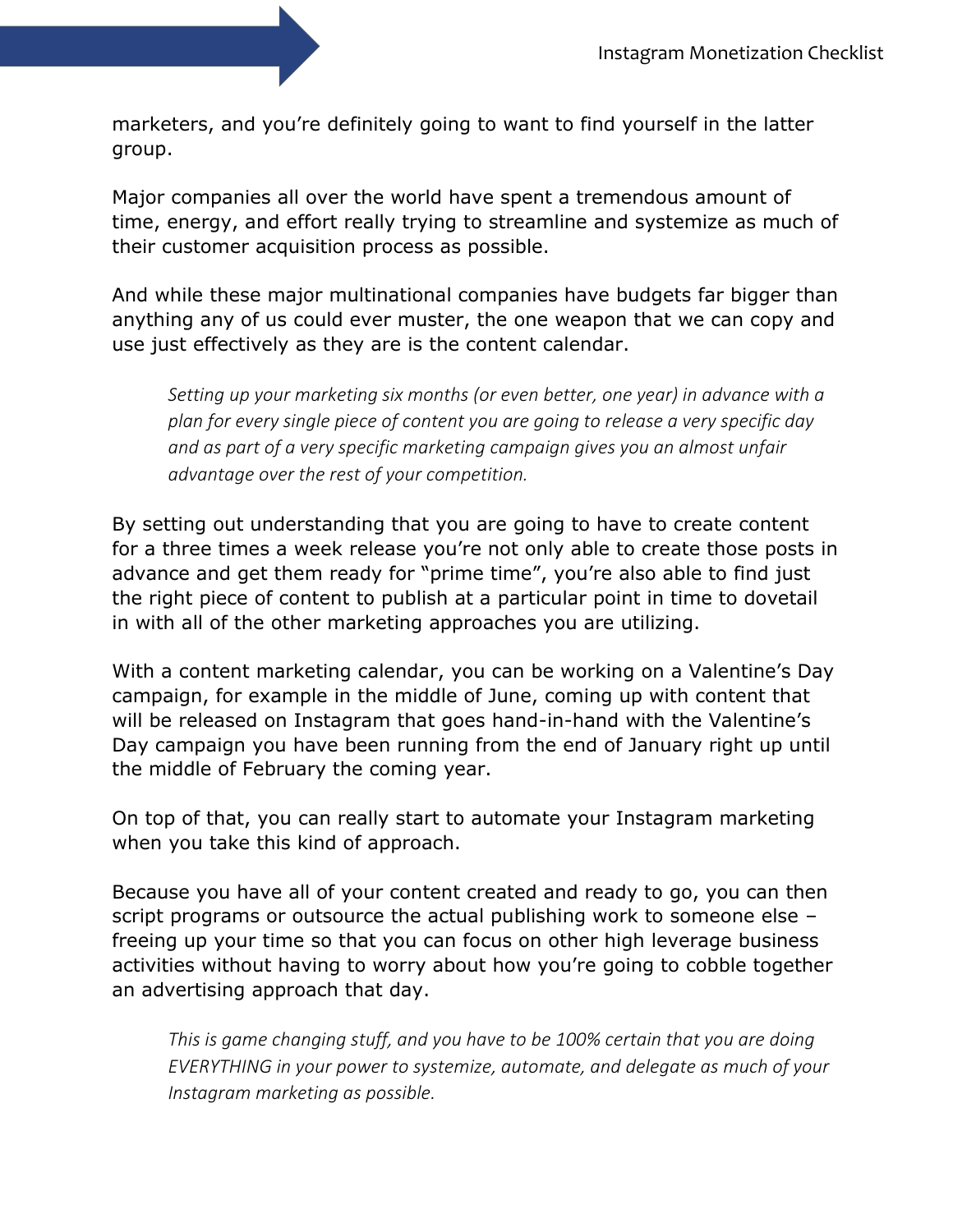This checklist will go a long way towards helping you do exactly that, but the bulk of the work is going to come from creating content focused on your perfect prospect, content proven to work by your competitors, and content that is released on a regular and systemized basis according to your content calendar.

#### **Growth, growth, growth – Grow as big and as fast as you can**

The next stage after laying your foundation and Instagram marketing is focusing entirely on growing your following just as quickly as humanly possible.

Instagram does a lot of the heavy lifting for you, helping to recommend your Instagram account to other people automatically and even actively promoting your account through Instagram posts of the day, hashtags, and the like, but you really want to take ownership of your Instagram marketing right out of the gate to grow your account as large as you're able to as fast as you're able to.

After all, the greatest content in the world, matched perfectly to your ideal customers, isn't going to be worth ANYTHING unless you are getting eyeballs and actively engaging people that have chosen to follow your Instagram account.

Without followers, all of your efforts are wasted completely – so you have to build that following up from the ground with lightning like speed.

Here are some quick tips to help you do exactly that!

#### **Piggyback off of Instagram influencers**

Instagram influencers – the most frequently followed, engaged with, and active accounts in your market or industry – have the ability to lift any account that they regularly interact with, as well as any account that regularly interacts with them.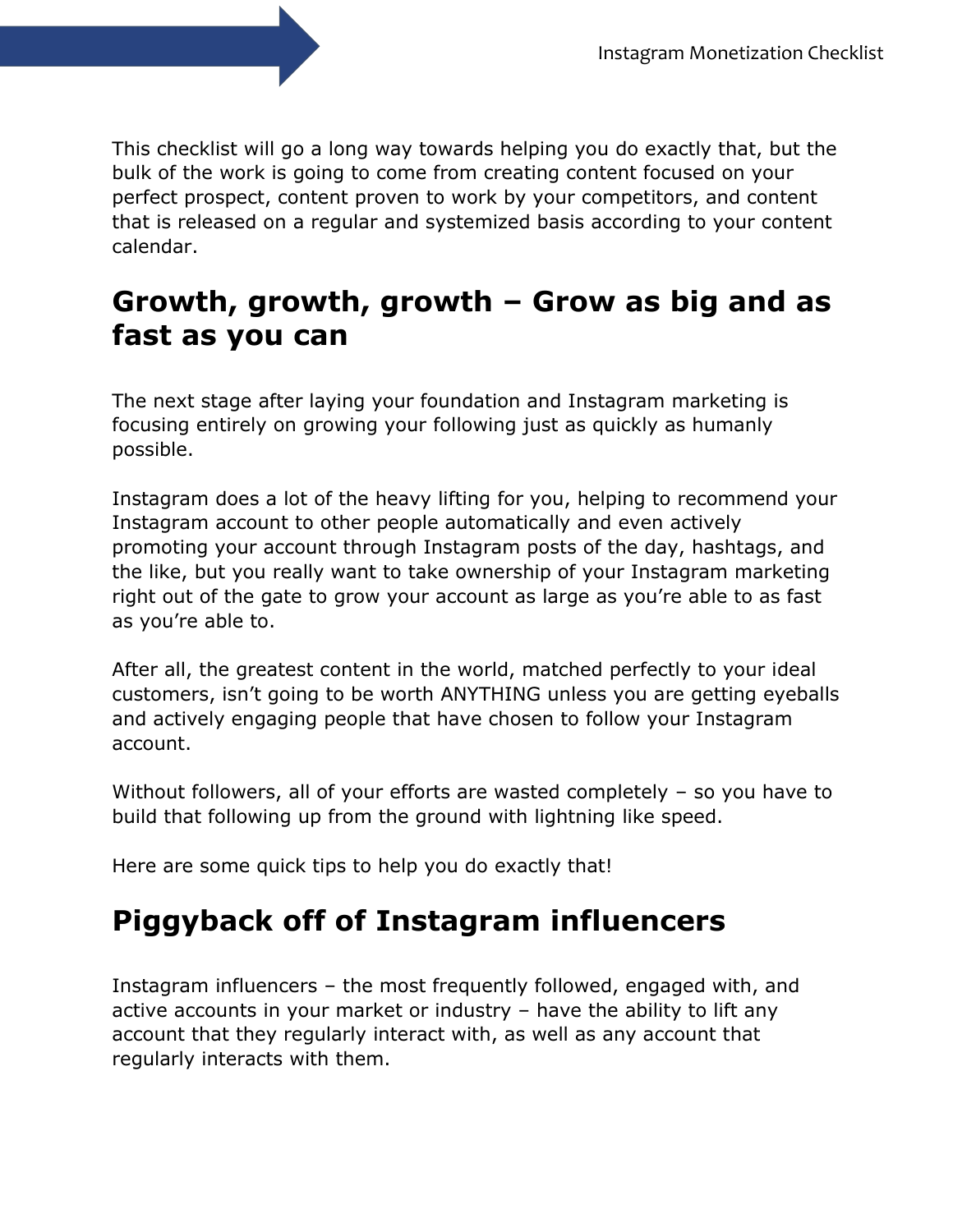You have to do everything in your power to either capture the attention of these Instagram influencers in your industry or your market so that they start to actively promote the content that you provide (and we will show you one way to do that in just a second) OR you have to try and "steal their thunder" as much as possible by mentioning them in your own content so much so that their followers start to pay attention to you as well.

*Instagram marketing is quickly becoming an arms race of sorts, with major accounts releasing new posts on an hourly basis as opposed to a daily or even weekly update.* 

Major accounts – we're talking about accounts with hundreds of thousands or even millions of followers – need to have a lot of activity to keep up with their hungry followers, and that means that they need a tremendous amount of original content that they have the chance to share.

That's where you as a "smaller operator" come into play!

Because you don't have to feed the same kind of beast (yet), you can actually afford to not only create content for your own Instagram account but content for these major Instagram account influencers as well.

By creating content that you then give to these influencers to share with their followers 100% free of charge (though with attribution and tags going back to your account), you are able to do them a favor while also serving your own needs.

These kinds of accounts are super happy to enter into these kinds of agreements.

They get a lot of free, high-quality content that they don't have to work hard to create, they keep their followers happy, and they get to partner with new up and comers in the same industry.

You'll also benefit from the extra exposure you get from these influencing Instagram accounts – and before you know it you will have floods in floods of followers diving headfirst into your account, turning you into an influencer as well!

#### **Contests worked wonders as well**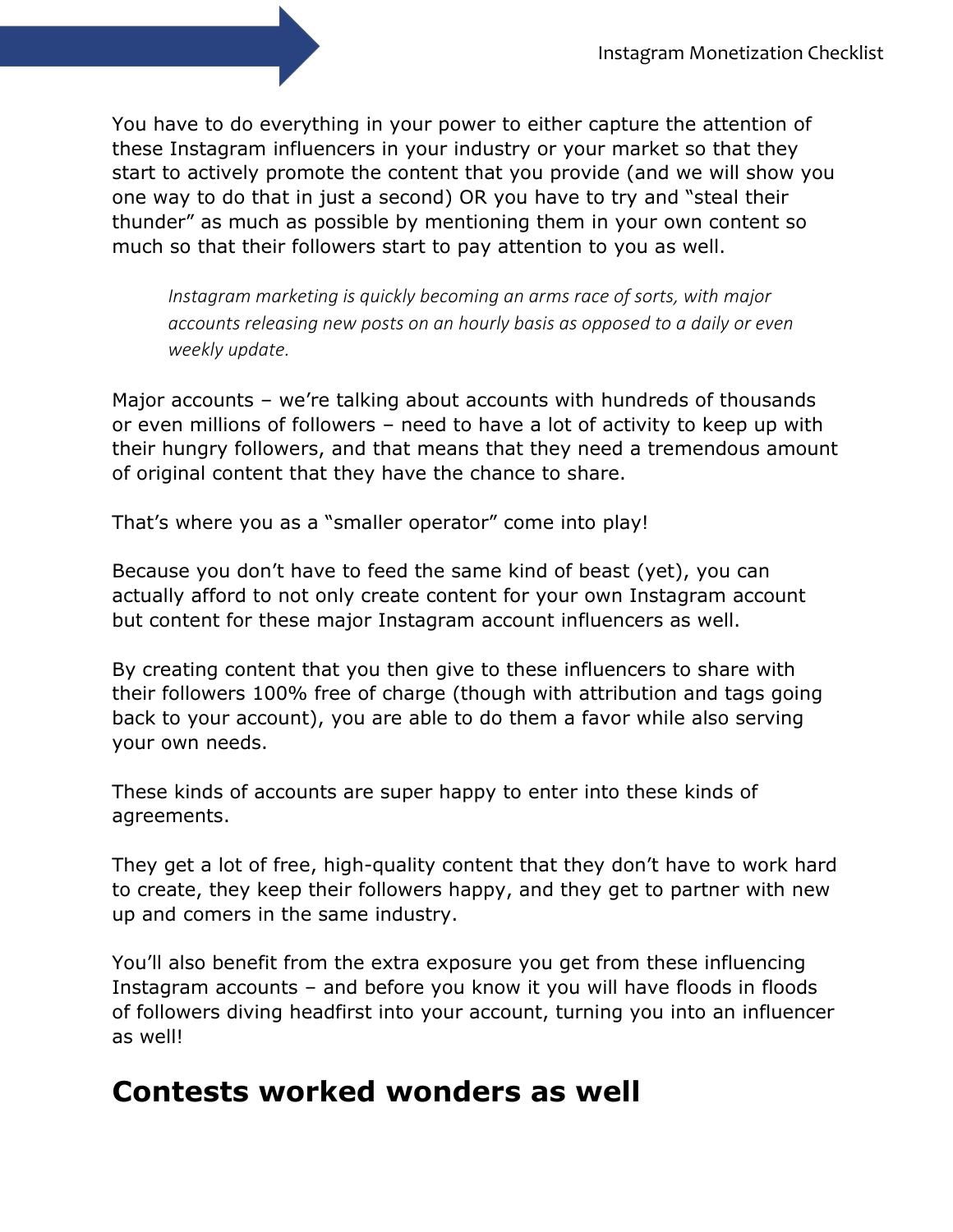Another great approach to growing your account quickly is to run regular contests where you actually give away high-quality items or services on your Instagram account in exchange for increased follower numbers.

This is a proven, tried and true, and amazingly effective marketing tactic and technique that has been in use long before Instagram was even thought of.

The only thing you have to do is fulfill your end of the deal – actually giving away whatever products or services you have promised to – and they cost you a little bit upfront, but when you actively monetize your Instagram account, you'll find that the return on investment is well worth it.

The bigger the item, the more exciting the service, and the more valuable the giveaway, the more action you are going to get and the more followers you are going to accumulate.

*If you are in the golf niche, for example, giving away a sleeve of balls is barely going to move the needle. Giving away a trip to Pebble Beach, however, is going to have you swimming in more followers than you will know what to do with.*

Sure, that trip to Pebble Beach is going to cost a lot more than a sleeve of balls, but as mentioned above the return on investment is going to be well worth it.

Instead of picking up a handful of followers for \$12 you might pick up 10,000 new followers or more for \$2000. The trade-off should be obvious.

#### **Create multiple channels of monetization with Instagram**

At the end of the day, new followers aren't cold hard cash in the bank unless you actually begin to monetize your followers and your account on Instagram.

The easiest way to monetize your Instagram account is to simply use your account and your Instagram content as an entry-level to your marketing funnel.